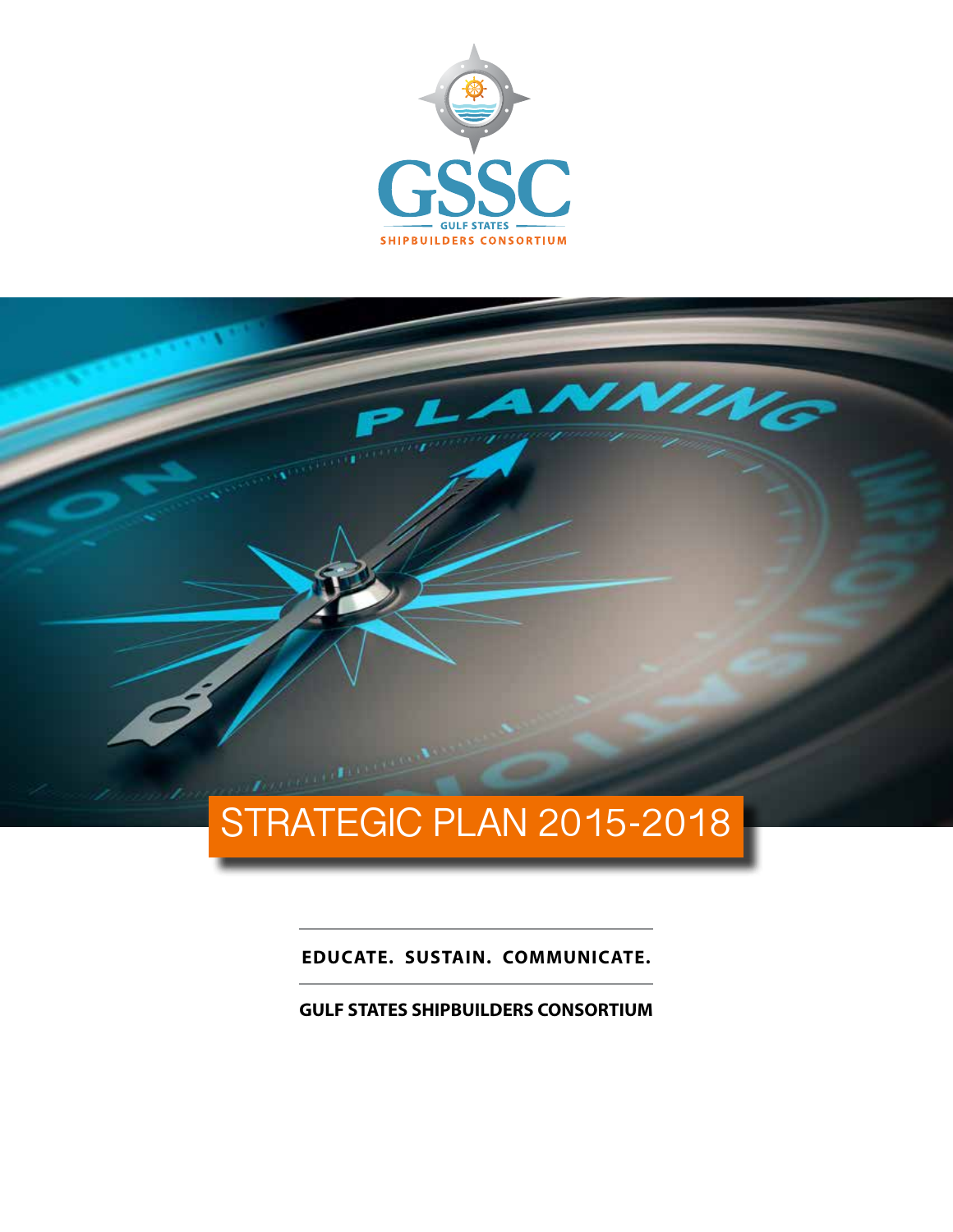# Table of Contents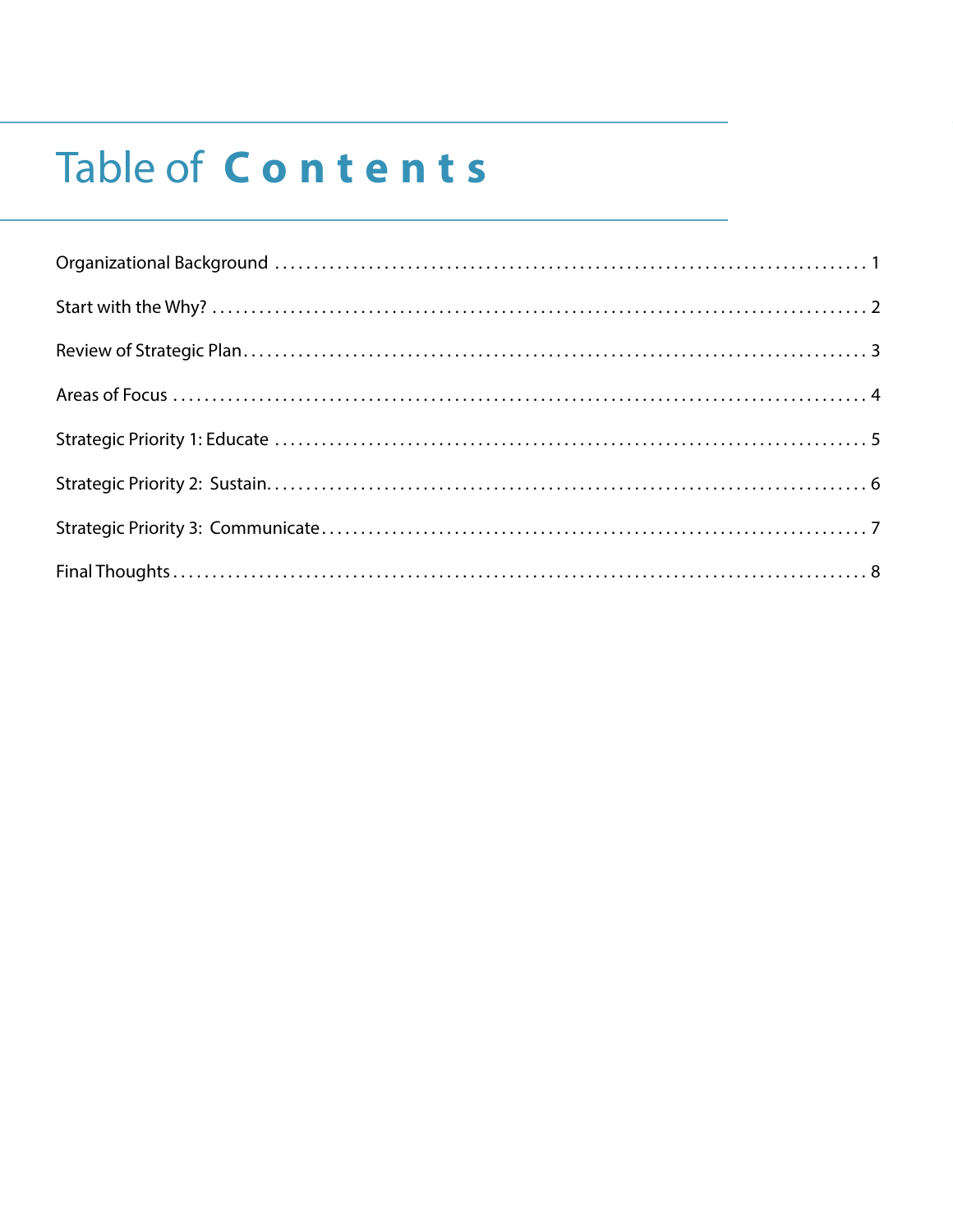## Organizational **Background**

In 2006, the National Institute of Standards and Technology (NIST), through its Manufacturing Extension Partnership (MEP) program, awarded a \$750,000 grant to the Alabama Technology Network (ATN) to assist shipbuilders affected by Hurricane Katrina along the Gulf Coast.

While the overall purpose of the grant was to address the critical shortage of technically skilled workers available to Gulf Coast shipbuilders and other industry issues, one of the major goals was to establish a membership-based, regional cooperative group of shipbuilding companies, vendors, educational institutions, and economic developers as a non-profit consortium.

On December 14, 2006, members of the Gulf States Shipbuilders Consortium (GSSC) celebrated the official formation of the association at its charter meeting at Mississippi Gulf Coast Community College in Gautier, Mississippi.

On September 3, 2015, the GSSC Board of Directors met to review and update the GSSC strategic plan.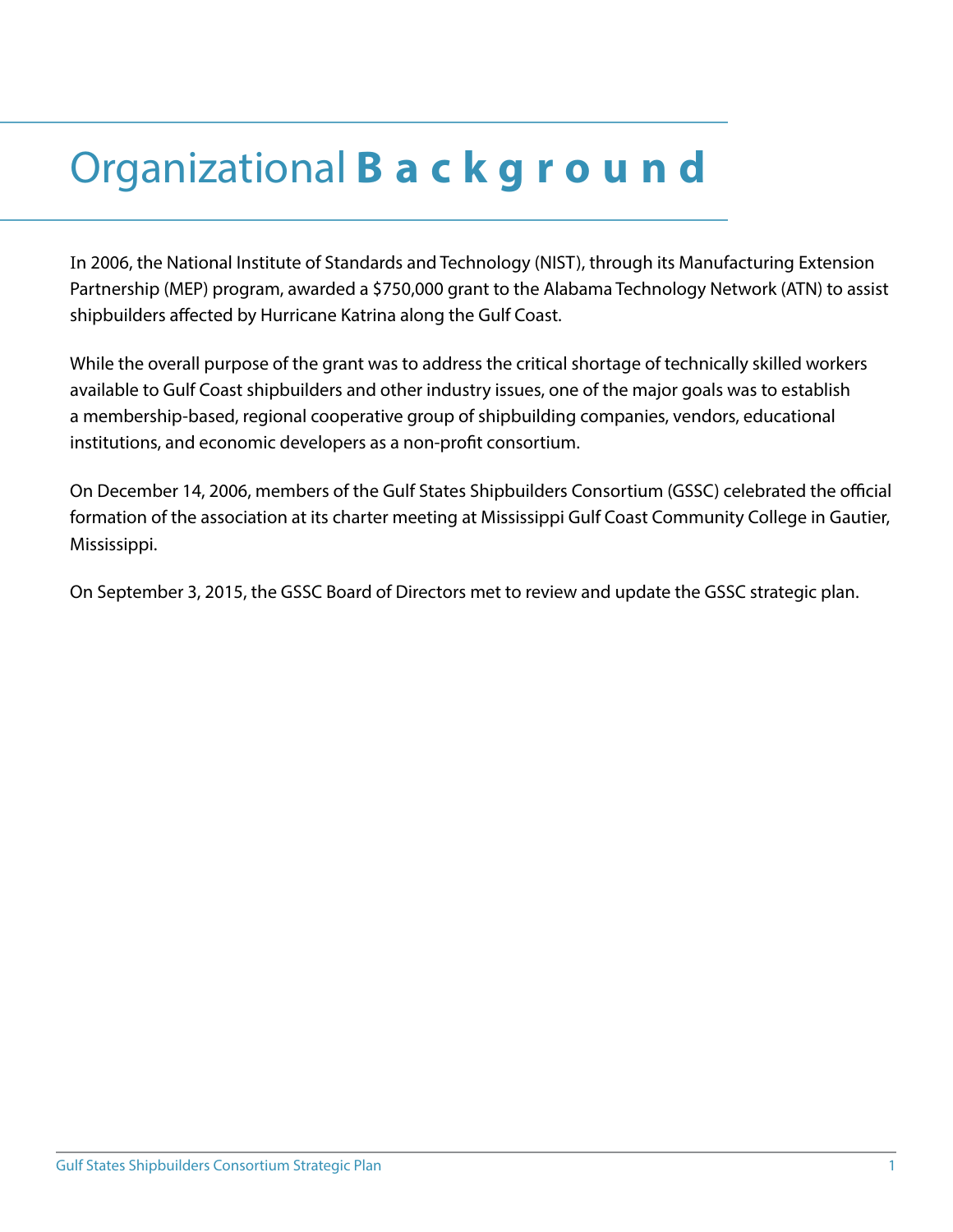## Start with the **Why?**

To help guide GSSC in its planning process, GSSC retained the services of Rick Miller, president and CEO of Pro356 Consulting LLC, who introduced the concept of "**Start with Why**?" or according to author Simon Sinek, "**the purpose, cause, or belief that inspires you to do what you do**."

The group focused on two key questions:

**Why** would someone want to work in the shipbuilding and repair industry?

- Income potential and the speed of realization when compared to college
- Potential to grow and learn new skills and earn certifications
- Ability to avoid going into debt to begin a career
- Security of providing for a family
- Gulf Coast lifestyle

**Why** would someone join GSSC?

- Raise awareness regarding benefits of Shipbuilding and Repair
- Shared advocacy for the industry stand in the gap
- Support standardization of training
- Shared knowledge

The group concluded that for GSSC, the "**Why**" had not been effectively communicated.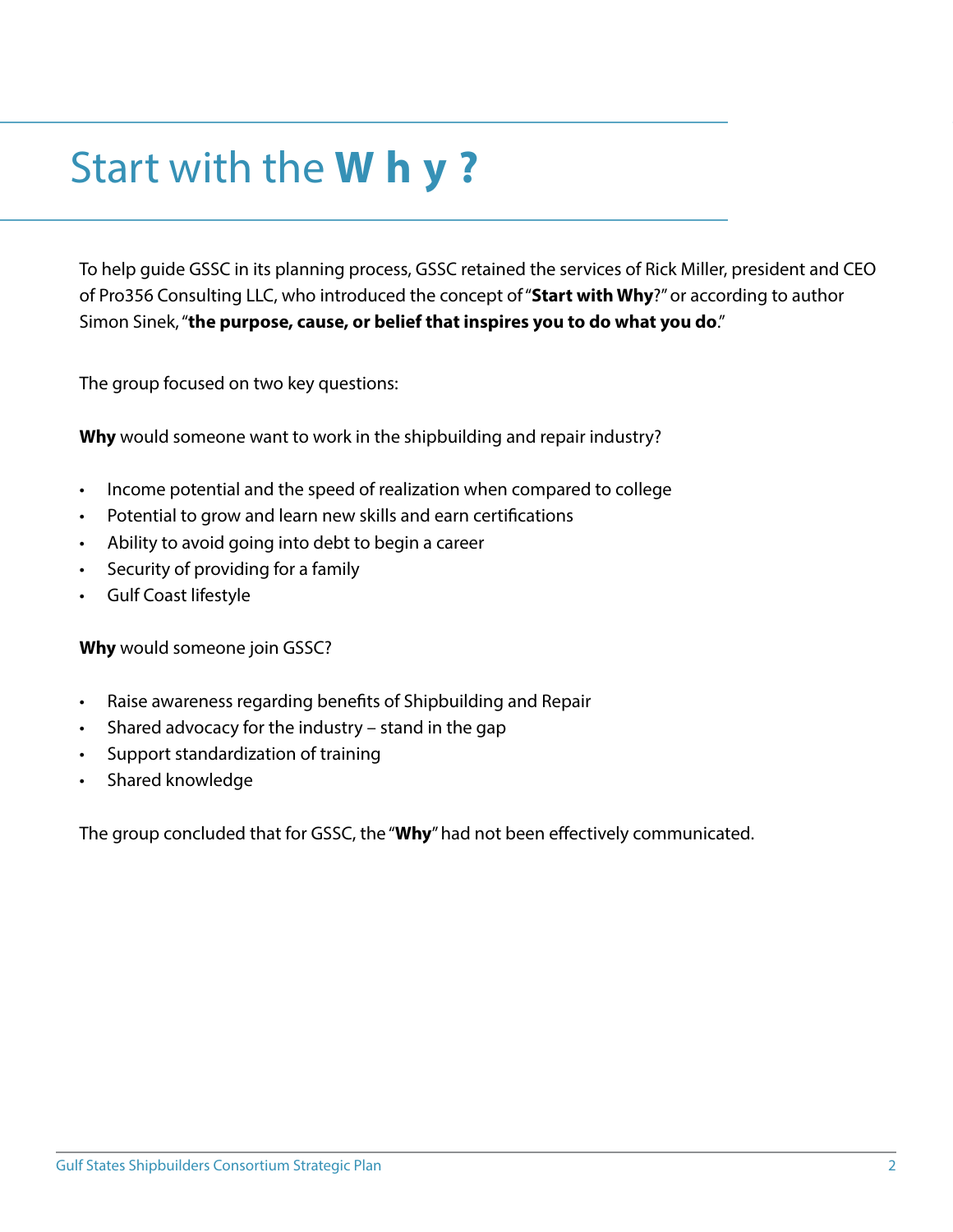## Review of **S t r a t e g i c P l a n**

The Board reviewed the successes and challenges of the 2012-2015 Strategic Plan as well as the opportunities it presented followed by a brainstorming session focused on the future of GSSC.

#### **Successes**

- Worlds of Opportunity
- Boot Camp Started 100% hires
- NCCER maritime curricula developed (Maritime Core, Structural Fitter, and Pipefitting) and available

#### **Challenges**

- Image of industry is still lagging reality
- Limited focus of training (boot camps/NCCER) compared to job needs in industry
- Funding Sources
- Inadequate skill levels attracted to industry
- Membership potential not realized
	- Smaller companies
	- Texas gulf coast
- Board engagement lacking
- Industry perception caught in the past

#### **Opportunities**

- Develop a funding plan to add full-time staff
- Continue to support the job standardization credentialing process underway
- Create a compelling vision of what could be done with industry support
- Shipbuilder Career Tech program is under development
- NMEC established and and running

- Aging Workforce
- Other Industry competition for funds *Go Build* Alabama
- State-to-State workforce development coordination
- No full-time staff to support mission
- Funding plan not clear
- Upper management support
- Measuring success
- Develop a plan to educate marketplace of the benefits of the industry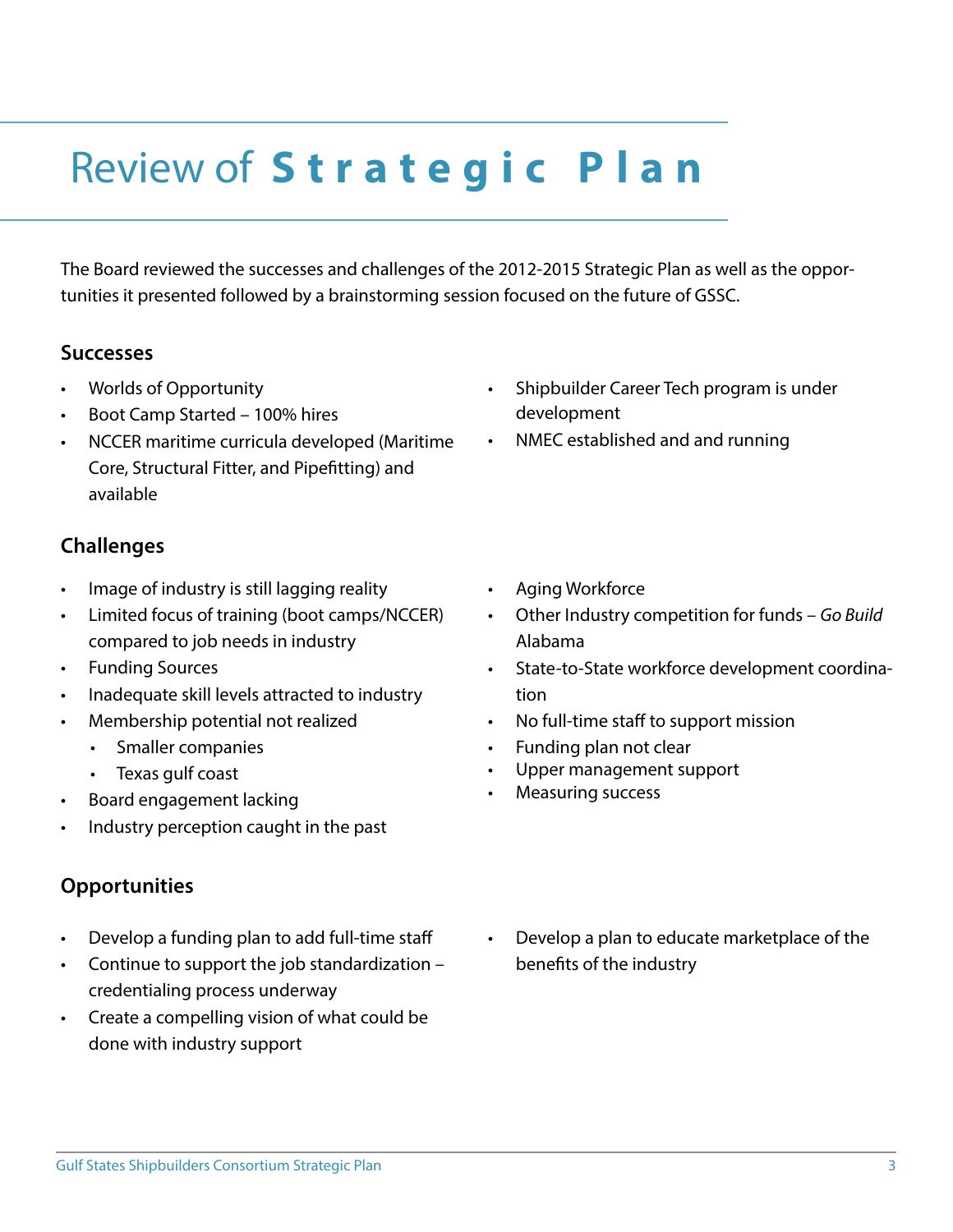### Areas of **Focus**

Finally, the group updated the current Strategic Plan and identified "next steps" or action items. The group focused on three key areas—Workforce Development, GSSC Sustainability, and Communications/Industry Awareness—which translated into strategic priorities.

Three Strategic Priorities

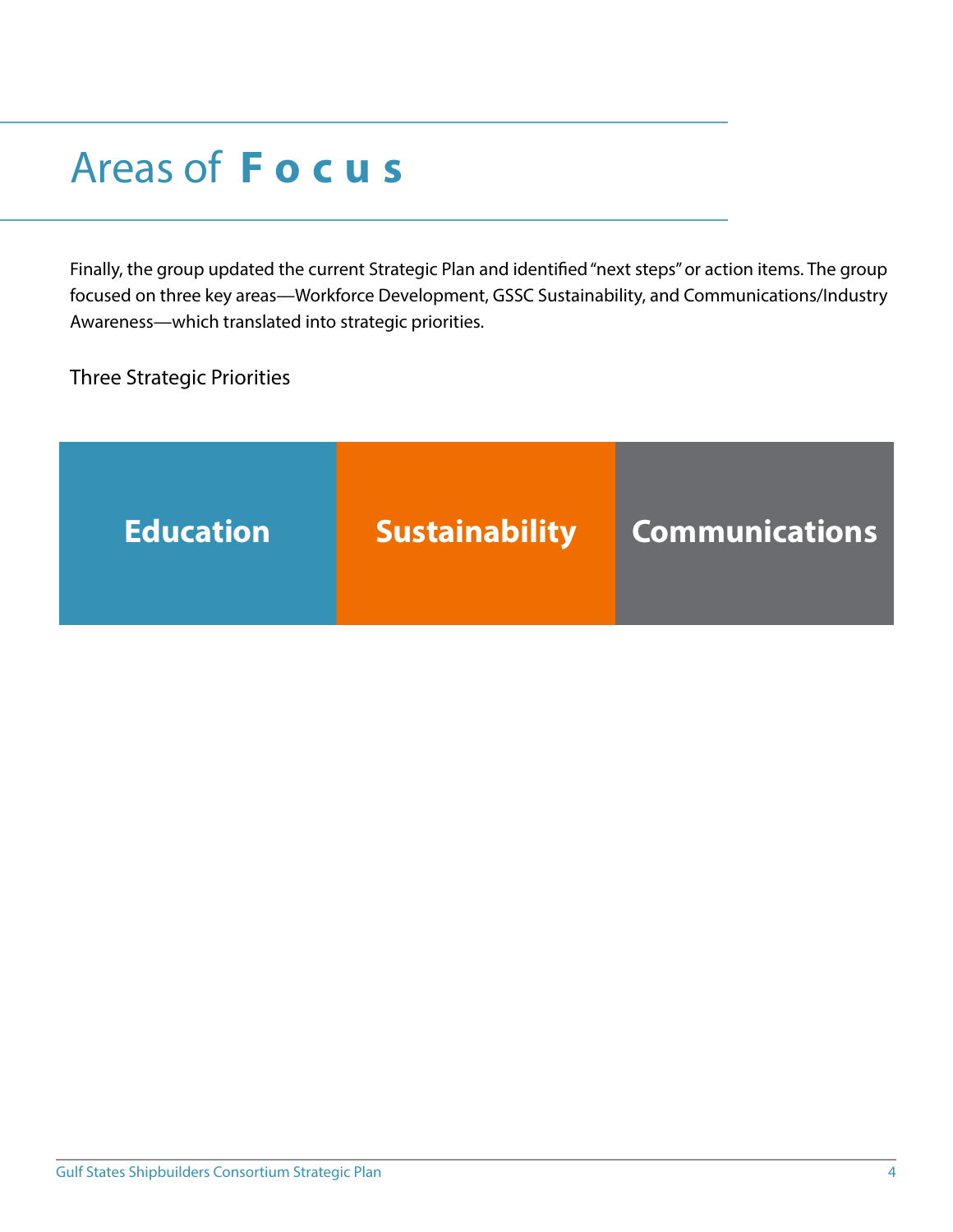### Strategic Priority 1 Educate

GSSC is committed to developing a stream of workers of high quality and increased baseline education.

### Strategic Priority 1

- Continue to develop a Gulf States training infrastructure by expanding Boot Camp model and promoting the use of the NCCER workforce development system in the shipbuilding and repair industry.
	- Consult with members on how to use the NCCER system to their advantage to insure standardized instruction and credentialing is taking place.
- Expand the Boot Camp program to not only include industry standards but to add variability for each member segment. This could be accomplished through the 10 week boot camp program by adding two week add-ons for company or sector specific training.
- Cross walk Boot Camp Training Plans, mapping NCCER curricula modules to Boot Camp schedule.
- Develop a *Boot Camp Handbook* to insure boot camps are of high quality and meet standards.
- Develop a matrix of additional NCCER modules required for NCCER credentialed construction workers to become shipyard ready.
- Work with secondary educational systems to promote shipbuilding and repair career paths.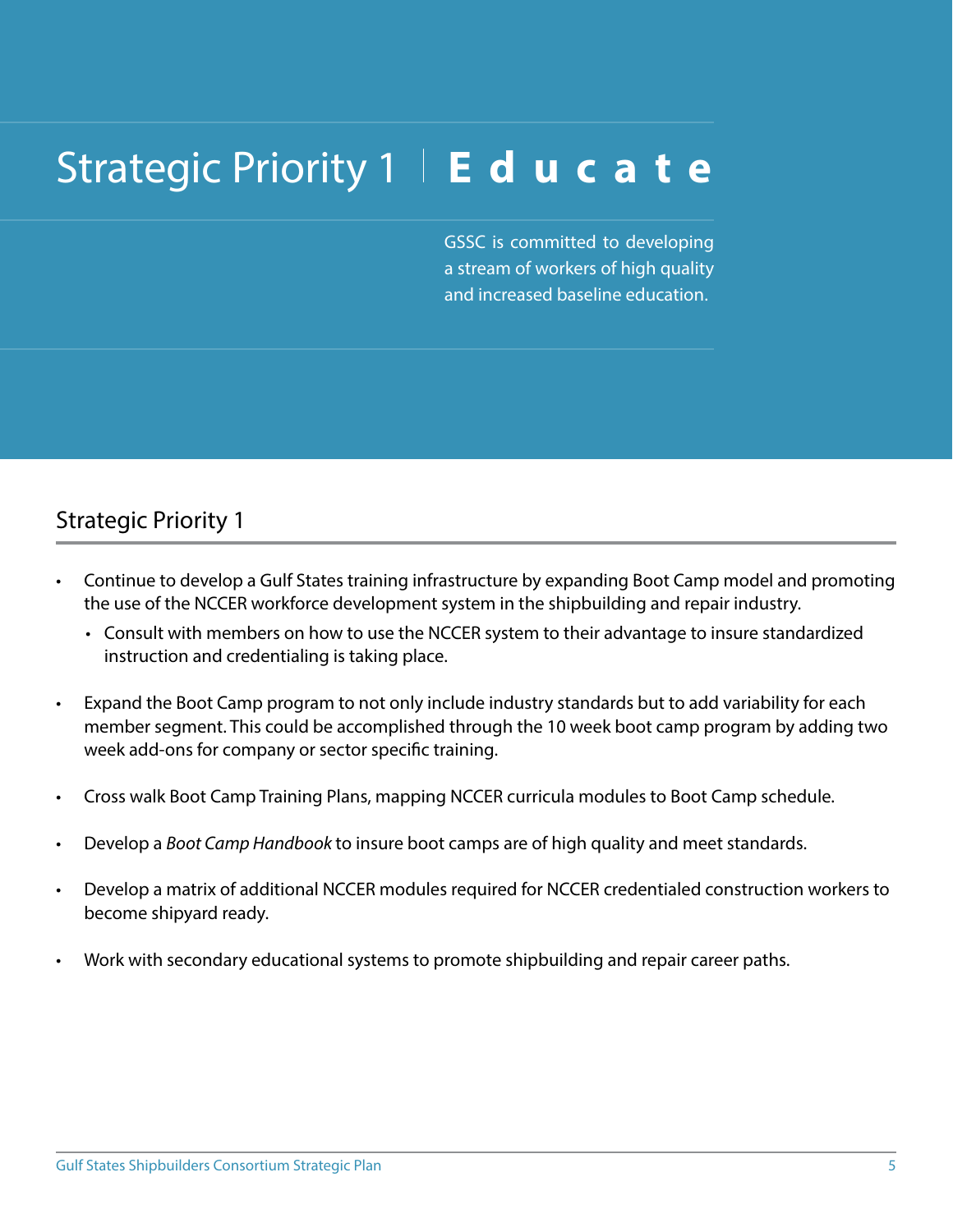## Strategic Priority 2 | Sustain

GSSC is committted to increasing membership and sustainability by providing values to members.

#### Strategic Priority 2

- Promote the Gulf Coast as the leader in bringing manufacturing excellence and pride back to the United States.
- Position the Gulf Coast Shipbuilding and Repair industry as the leading industry and provider of premier career opportunities for the talent pipeline.
	- Develop an outstanding marketing and communication plan that will transform the image of shipbuilding and repair, focusing on how the shipbuilding and repair industry is the best vehicle on the Gulf Coast to realize the American Dream.
	- Includes "Gulf Coast Pride" branding.
- Continue to be the leading advocate for the industry with governments, agencies and other stakeholders to insure close and profitable relationships are developed and maintained.
- Continue to improve training and GSSC, through support of the NMEC and NCCER, will continue to improve training and dissemination of best practices for training to the industry and thus reduce the inhouse cost of training new workers in the industry.
- Lead and promote the movement to professionalize the shipbuilding and repair craft workers' image.
- GSSC will apply for grants to help fund initiatives.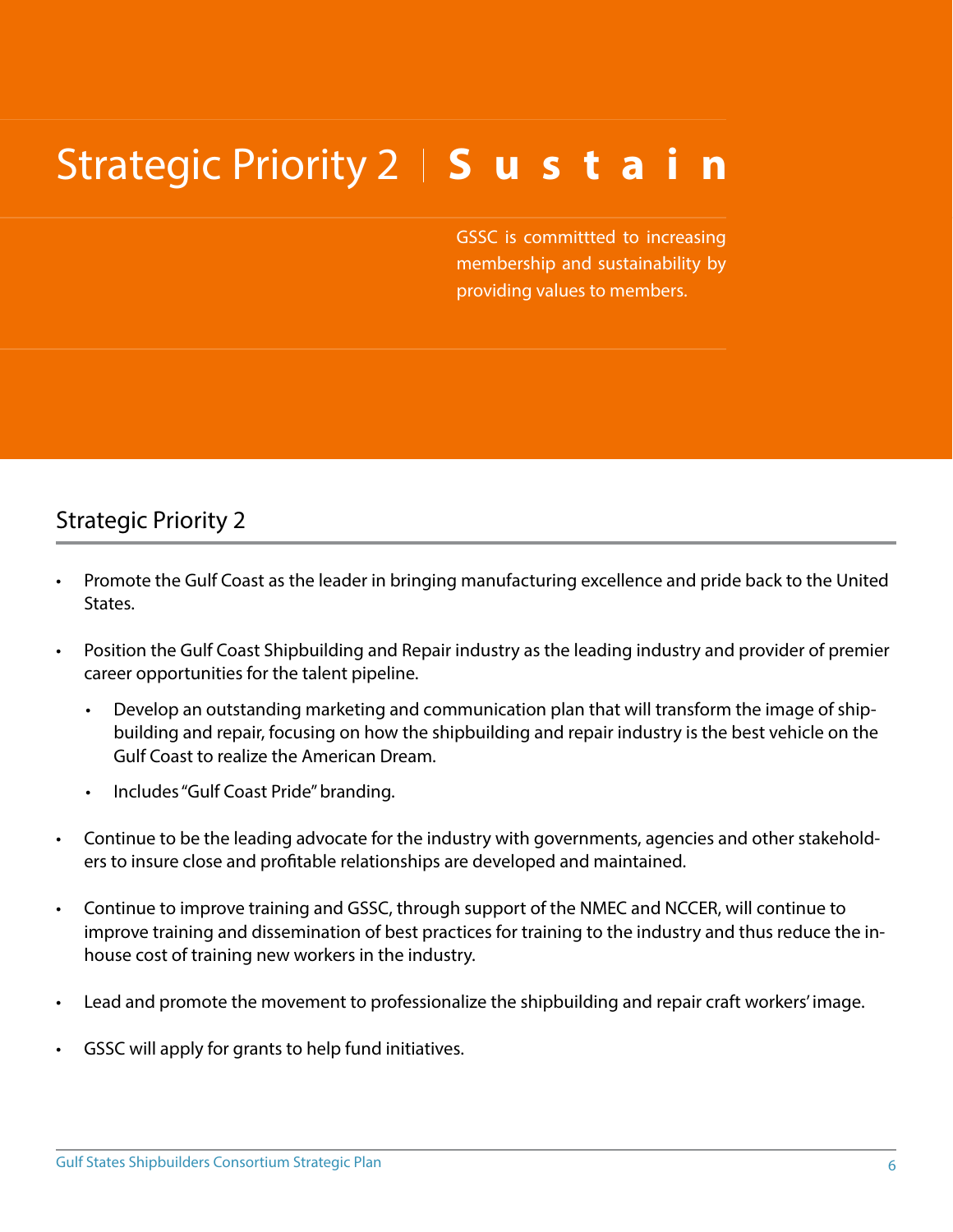# **Strategic Priority 3 | Communicate**

GSSC is committted to develop and implement a communication plan supporting Strategic Priorities 1 and 2.

### Strategic Priority 3

- Develop and promote an image transformation campaign Gulf Coast Pride
- Develop strong onboarding program for new members to introduce the value of membership.
- **Target** 
	- Parents,
	- Future and Existing Craft Professionals,
	- Training Providers and
	- Educational Institution